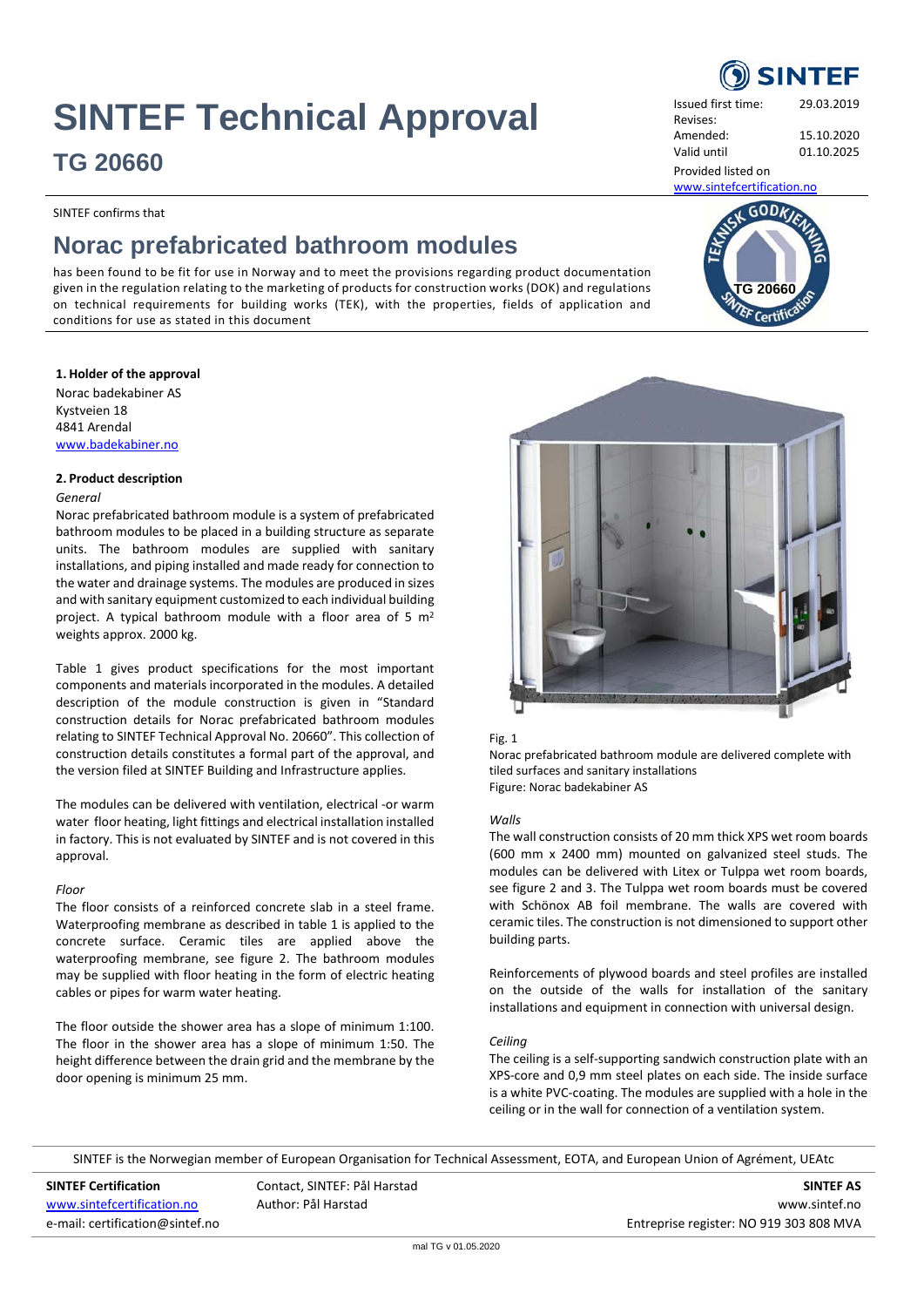

Vertikal section showing the structure of floor, walls and ceiling Vertikal section showing the structure of floor, walls and ceiling as well as the membrane and distribution box/cistern box as well as the membrane and distribution box/cistern box Figure: Norac badekabiner AS Figure: Norac badekabiner AS

#### *Installations*

All piping and sanitary fittings installed in the modules are documented by separate product certificates or approvals. The water supply is based on a pipe-in-tube system with a distribution box. Norac prefabricated bathroom module has a combined manifold cabinet/ and cistern cabinet, recessed in the wall so that the front door is accessible above the toilet. A water closing valve is located inside the distribution box. All pipe penetrations in walls are sealed with sleeves belonging to the waterproofing membrane system.



Fig. 3 Alternative 1

Horizontal section of the corner with drain. Figure: Norac badekabiner AS





Fig. 3 Alternative 2 Horizontal section of the corner with drain. Figure: Norac badekabiner AS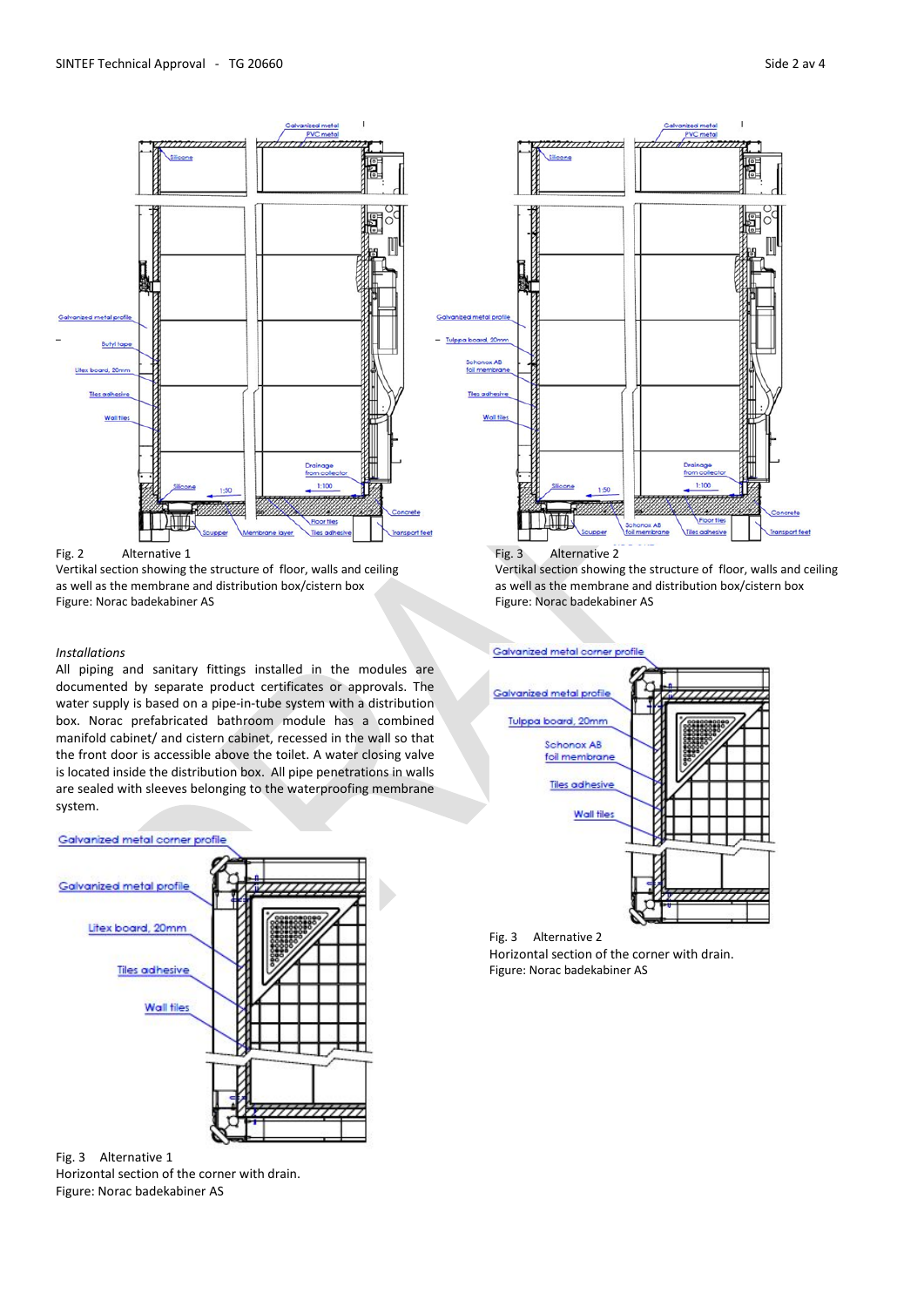| Component /<br>material          | Specification                                                                                                                                                                                                                                                                                             |
|----------------------------------|-----------------------------------------------------------------------------------------------------------------------------------------------------------------------------------------------------------------------------------------------------------------------------------------------------------|
| Floor                            | Steel frame, 2 mm steel profiles<br>Concrete B25, B35/M35 according to EN 206-1<br>Reinforcing mesh type 131 150x150x8                                                                                                                                                                                    |
| Steel profiles in<br>wall        | Galvanized steel profiles from<br>Arcelor Mittal, 1,2x65 mm, according to EN<br>10204                                                                                                                                                                                                                     |
| Alternative 1                    |                                                                                                                                                                                                                                                                                                           |
| Waterproofing<br>membrane floor  | Mapei Mapegum WPS, SINTEF TG 2402                                                                                                                                                                                                                                                                         |
| Walls                            | Litex Membrane plate, 20 mm, SINTEF TG 20006.<br>s <sub>d</sub> -value 7800 m                                                                                                                                                                                                                             |
| Alternative 2                    |                                                                                                                                                                                                                                                                                                           |
| Waterproofing<br>membrane floor  | Schönox AB foil membrane system with iFix glue,<br>SINTEF TG 20673                                                                                                                                                                                                                                        |
| Walls                            | Tulppa 20 mm wet room plate, SINTEF TG 20575.<br>s <sub>d</sub> -value 1,54 m. Mounting glue Ardex CA 20 P.<br>Schönox AB foil membrane s <sub>d</sub> -value 96,4 m.                                                                                                                                     |
| Ceiling plates                   | Self-supporting sandwich plates; Finnfoam XPS-<br>core<br>Metalcolour galvanized steel plate.<br>Internal PVC-coating,                                                                                                                                                                                    |
| Ceramic tiles                    | According to EN 14411                                                                                                                                                                                                                                                                                     |
| Tile adhesive                    | Mapei Megafix and Mapei Kerabond T                                                                                                                                                                                                                                                                        |
|                                  | Mortar for grouting Mapei Keracolor FF                                                                                                                                                                                                                                                                    |
| Elatic sealant                   | Casco Sanitary Silicone, Mapei AC or<br>Schönox ES                                                                                                                                                                                                                                                        |
| Drain                            | Blücher design gully SINTEF TG 2484<br>Unidrain gully SINTEF TG 2552<br>The drain is placed in the corner of the shower<br>area.                                                                                                                                                                          |
| Pipe-in-tube<br>system           | JRG Sanipex pipe-in-tube, SINTEF TG 2464<br>Uponor tap water system, SINTEF TG 20013<br>Roth MultiPex pipe system. SINTEF TG 2556<br>TECEflex nordic pipe-in-tube. SINTEF TG 20468<br>Manifold and WC cistern are placed in Norac<br>cabinet in the wall behind WC<br>Ref. SINTEF Test report 2018:00984. |
| Wastewater pipe                  | Pipelife Smartline PP, SINTEF PS 0373<br>according to EN 1451-1                                                                                                                                                                                                                                           |
| Distribution box/<br>Cistern box | Norac ref SINTEF Report 2018-00984                                                                                                                                                                                                                                                                        |
| WС                               | Certified products according to EN 997, Insta SBC<br>0402 or NT VVS 120.                                                                                                                                                                                                                                  |
| WC - cisterni                    | Certified products according to EN 14055                                                                                                                                                                                                                                                                  |
| Basin mixer                      | Certified products according to EN 817 and NKB<br>4                                                                                                                                                                                                                                                       |
| Shower mixer                     | Certified products according to EN 817 or EN<br>1111                                                                                                                                                                                                                                                      |

#### **3. Fields of application**

Norac prefabricated bathroom modules can be used for bathrooms in dwellings, hotels and other buildings with equivalent conditions for the use as stated in chapter 6. If no fire technical assessment is performed for the individual building project, the modules size is limited to 10 m2 floor surface area.

#### **4. Properties**

*Load-carrying capacity*

The floor structure is designed for an imposed load category A according to Norwegian Standard NS 3491-1.

#### *Safety in case of fire*

Litex membrane plate or Tulppa board of XPS with 20 mm thickness has fire classification F. Internal surfaces with ceramic tiles according to EN 14411 has fire classification A1. The classifications are according to EN 13501-1.

#### *Water tightness*

The performance of Norac prefabricated bathroom modules has been tested according to ETAG 022, Annex A and F, with satisfactory results.

#### *Sound insulation*

Sound insulation performance has not been determined. The need for sound insulation must be assessed and projected in each individual construction project.

#### *Thermal insulation*

The bathroom modules are unisolated. The need for thermal insulation must be assessed and projected in each individual construction project.

#### *Durability*

The pipes-and sanitary installations, waterproofing membrane and tiles given in table 1, is evaluated to have satisfactory durability. The durability of the module floor-, wall- and ceiling constructions are not assessed.

#### *Management, operation and maintenance*

MOM-documentation is not evaluated by SINTEF and have to be obtained from the manufacturer.

#### **5. Environmental aspects**

#### *Substances hazardous to health and environment*

Norac prefabricated bathroom module is regarded as not containing hazardous substances with priority in quantities that pose an increased risk for human health and environment. Chemicals with priority include CMR, PBT and vPvB substances.

#### *Effect on indoor environment*

Norac prefabricated bathroom module is not regarded as emitting any particles, gases or radiation that have a perceptible impact on the indoor climate, or to have any significant impact on health.

#### *Waste treatment/recycling*

The product shall be sorted as metal, concrete, residual waste or other appropriate waste fractions on the building/demolition site. The product shall be delivered to an authorized waste treatment plant for material recovery, energy recovery, disposal and/or treatment as hazardous waste.

#### *Environmental declaration*

No environmental declaration (EPD) has been worked out for the product.

#### **6. Special conditions for use and installation**

#### *Foundation*

The bathroom modules must be installed on floors or foundations that are structurally designed for the weight of the module and its imposed load. The structure must be sufficiently rigid to prevent deformations that may cause insufficient slope towards the drain.

#### *Accessibility*

The bathroom modules must be designed and fitted in such a way that the requirements of the technical regulations under the Planning and Construction Act rearding accessibility for persons with impaired vision and mobility are met.